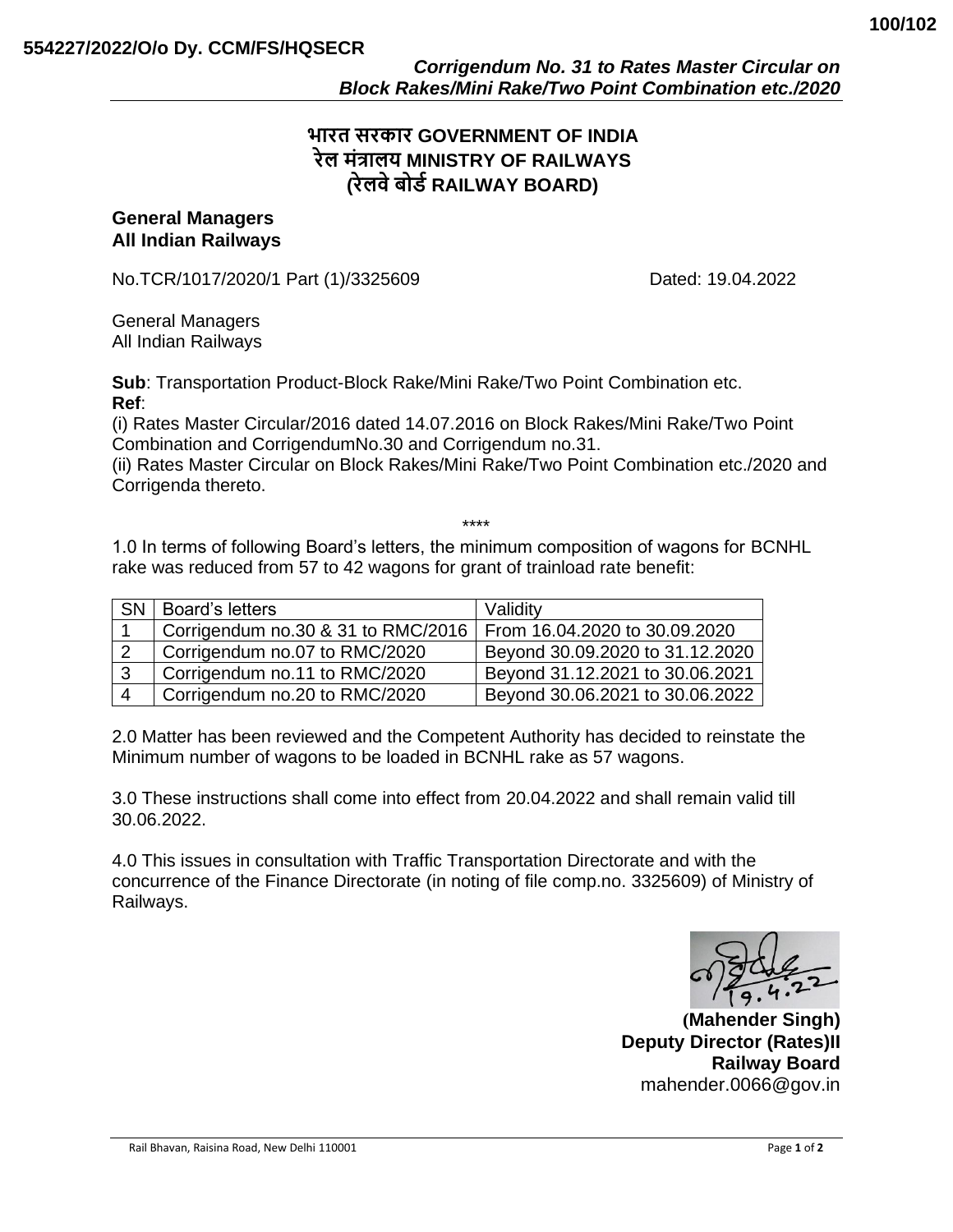## *Corrigendum No. 31 to Rates Master Circular on Block Rakes/Mini Rake/Two Point Combination etc./2020*

No.TCR/1017/2020/1 Part (1)/3325609 Dated: 19.04.2022

### **Copy for information and necessary action to:**

- 1. Principal Financial Advisor, All Indian Railways.
- 2. Dy. C&AG of India (Railways), Rail Bhavan, New Delhi
- 3. Principal Chief Commercial Managers, All Indian Railways.
- 4. Principal Chief Operations Managers, All Indian Railways.
- 5. Managing Director, CRIS Chanakya Puri, New Delhi-23.
- 6. Chief Administrative Officer, FOIS/CRIS, Chanakya Puri, New Delhi-23.
- 7. Managing Director, Konkan Railway Corporation, New Mumbai-400614.
- 8. Director, Indian Railways Institute of Transport Management, Lucknow.
- 9. Director General, National Academy of Indian Railways, Vadodara.
- 10. CMD/DFCCIL, New Delhi.
- 11. GS/IRCA, New Delhi.

**(Mahender Singh) Deputy Director (Rates)II Railway Board** mahender.0066@gov.in

### **Copy to:-**

Chairman & CEO, M(O&BD), M(F) Railway Board, AM(C), AM(T), AM (Vig), AM(Revenue), PED(TTM), EDTC(R), ED(FM), EDF(C), EDTT(F), EDTT(S), TC(CR) & FC Branches of Railway Board.